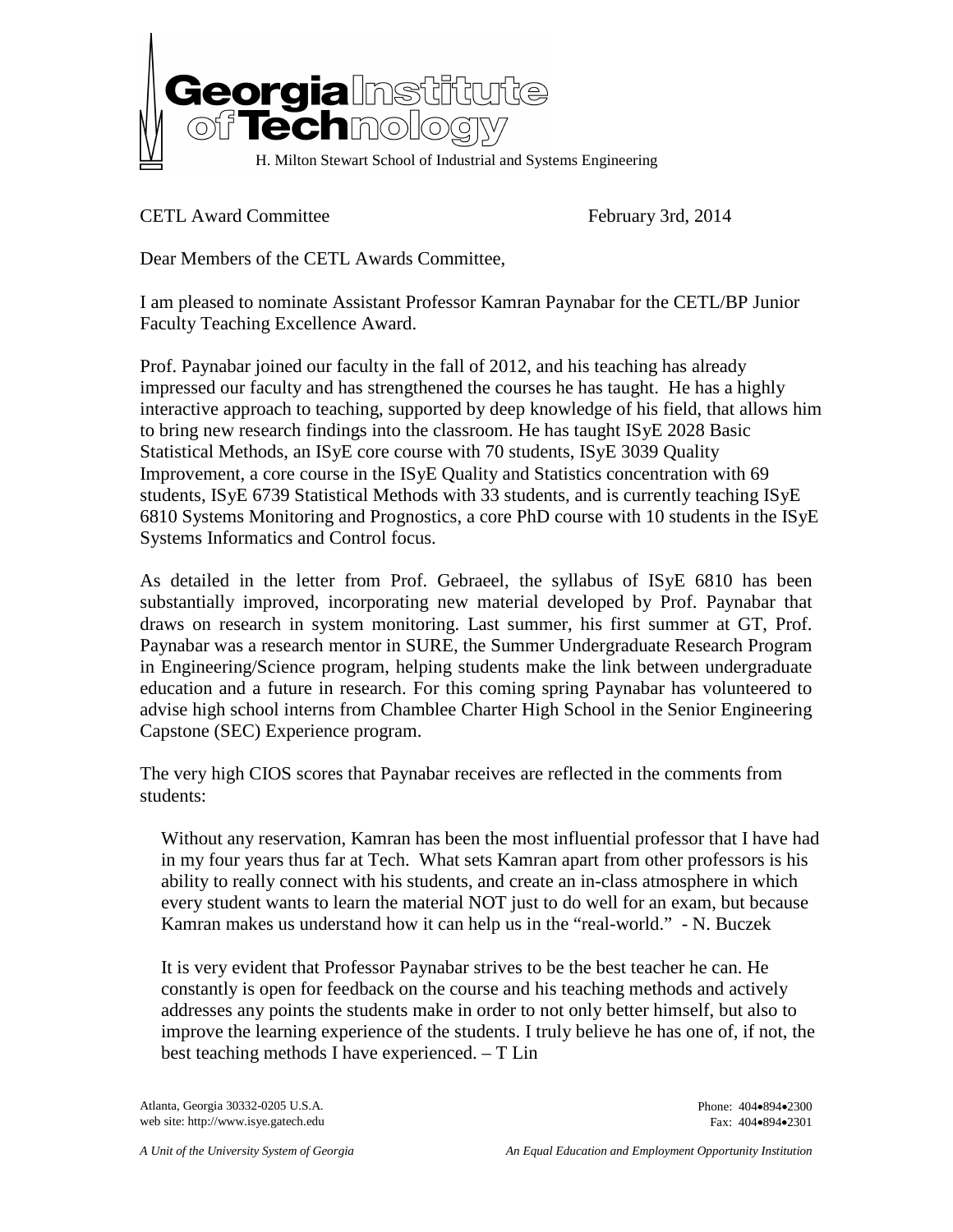

Students particularly note Prof. Paynabar's respect and attention the questions of all students, regardless of the level. He is approachable, yet demands excellent work. He has long and well-attended office hours. Students repeatedly note his availability not just as a classroom teacher, but as a generous mentor and friend outside of class as well.

We have a remarkable teacher in Prof. Paynabar.

Sincerely,

Jane C. Ammons

Jane C. Ammons, Ph.D., P.E. H. Milton and Carolyn Stewart School Chair and Professor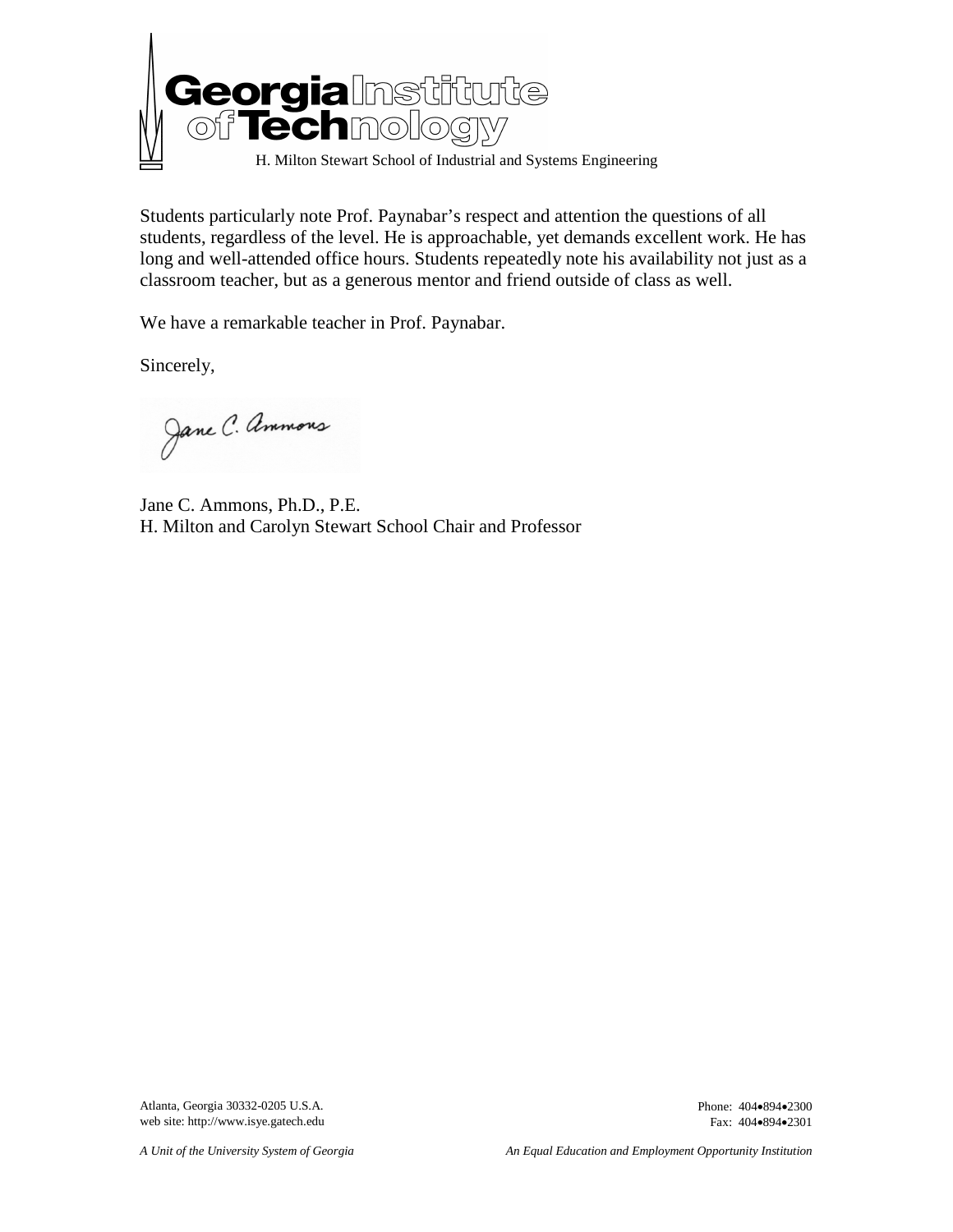### **Reflective Teaching Statement Kamran Paynabar**

My strong passion and enthusiasm for teaching and sharing my knowledge with students was one of the main reasons I chose an academic job. My first teaching experience in the classroom was in high school. I was a senior student teaching Advanced Math to freshmen. Since then I have been fortunate to teach several classes at different educational levels. I have tried different teaching styles and methods, and learned from my successful and unsuccessful teaching experiences. While I am sure that as a junior member of the faculty my teaching philosophy will evolve over time, currently I believe in following teaching principles.

**Interactive classroom**: Interaction with students during lectures and engaging them to participate in class discussions is the key to expediting the learning process. When I introduce a new concept in class, I encourage students to discuss the topic and express their thoughts, which I later use to explain the concept. I also encourage and facilitate interaction among students by designing in-class group quizzes and activities. During these activities, students form small groups, share ideas, and attempt to solve a practical or theoretical problem. One of my favorite examples is the "gage repeatability and reproducibility" in "Methods for Quality Improvement" class. The goal of this activity is to help students better understand the statistical analysis of measurement systems. I provide each group with a Vernier caliper and a few bolts, and ask each group to measure and record the thickness of bolts several times. Then, students apply statistical techniques they learned in class to analyze the data and produce a report about the measurement consistency of both the whole group and individual members. I have always been amazed by the effectiveness of these group activities in students' learning.

**Structured teaching and simplification:** A structured method of teaching and clear communication help students learn effectively, and keep them interested in the subject matter. I view the teaching process as solving a jigsaw puzzle. In the beginning of the semester, I provide students with a big picture of the course by discussing the course objectives. Then, whenever I introduce a new topic, similar to fitting a new piece into the puzzle, I explain the relevance of this topic to our big picture and discuss its relationship with other topics. In the beginning of each session, I also briefly review materials covered in the previous session in order to make a smooth transition to a new topic. Furthermore, whenever I teach an abstract statistical tool or theory, I do not begin with equations and Math. I first try to explain the underlying concept of the theory using visual aids including graphs, plots, and/or animated simulations. Then, I try to connect the concept with mathematical expressions and finally, give students a numerical/practical example to understand how the theory can be applied.

**Stress-free learning environment**: It is imperative to provide a stress-free environment for students to openly interact, ask questions, express their thoughts and demonstrate their capabilities. I encourage students to ask questions, patiently listen to their questions, and passionately answer each question no matter if it is trivial. In class discussion, I treat the students with respect. If their thoughts or answers are not right or relevant, I try to correct them in a way they do not get discouraged. Also, to help students alleviate the exam stress, I prepare a practice exam with a similar format, structure, and length to the actual exam. Another thing that I found helpful in reducing exam stress is holding Q&A and review sessions before exam.

While the above principles shape my teaching style in classroom, they are also relevant to educational outreach beyond the classroom. To promote undergraduate research, I served as a mentor in the Summer Undergraduate Research in Engineering/Science Program at Georgia Tech where I advised an ISyE undergraduate student during a research project. Recently, I have volunteered to advise high school interns from Chamblee Charter High School in the Senior Engineering Capstone (SEC) Experience program (2014).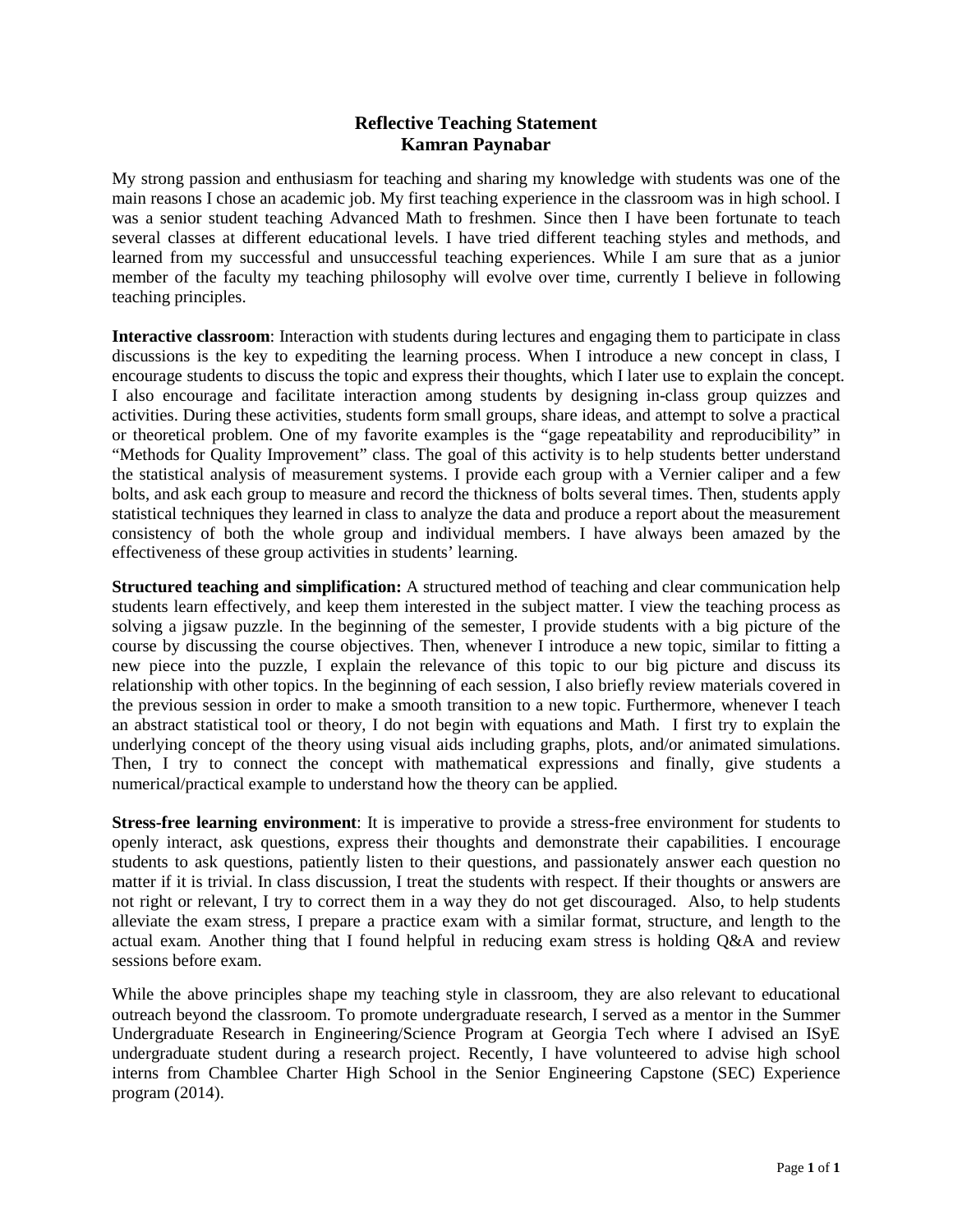# **Illustrations of teaching excellence and impact on student learning**

**CIOS teaching evaluation scores:**

| <b>Course</b>                                                            | <b>Course</b><br>Level | <b>Semester</b> | <b>Number</b><br>of<br><b>Students</b><br><b>Enrolled</b> | <b>Number</b><br><b>of</b><br><b>Responses</b> | <b>Median</b><br><b>Score for</b><br>"The<br><b>Instructor</b><br>is an<br><b>Effective</b><br>Teacher" | <b>Median</b><br><b>Score for</b><br>"Instructor's<br>clarity in<br>discussing or<br>presenting<br>course<br>material" | <b>Median</b><br><b>Score for</b><br>"Instructor's<br>respect and<br>concern for<br>students" |
|--------------------------------------------------------------------------|------------------------|-----------------|-----------------------------------------------------------|------------------------------------------------|---------------------------------------------------------------------------------------------------------|------------------------------------------------------------------------------------------------------------------------|-----------------------------------------------------------------------------------------------|
| <b>ISyE 2028</b><br><b>Basic</b><br><b>Statistical</b><br><b>Methods</b> | Undergrad              | Fall 2012       | 70                                                        | 60                                             | 4.9                                                                                                     | 4.8                                                                                                                    | 4.9                                                                                           |
| <b>ISyE 6739</b><br><b>Statistical</b><br><b>Methods</b>                 | Graduate               | Spring<br>2013  | 33                                                        | 25                                             | 4.7                                                                                                     | 4.7                                                                                                                    | 4.9                                                                                           |
| <b>ISyE 3039</b><br>Quality<br>Improvement                               | Graduate               | Fall 2013       | 69                                                        | 50                                             | 4.9                                                                                                     | 4.8                                                                                                                    | 4.9                                                                                           |

### **Teaching Honors and Activities:**

- Class of 1969 Teaching Fellow (2013), Center for the Enhancement of Teaching and Learning (CETL), Georgia Institute of Technology
- "Thank a Teacher Certificates" for teaching ISYE 2028 (Fall 2012) and ISyE 3039 (Fall 2013), Center for the Enhancement of Teaching and Learning, Georgia Institute of Technology.
- Undergraduate advising: Research advisor in SURE (Summer Undergraduate Research in Engineering and Science) program in Summer 2013
- Outreach: Mentor for high school interns from Chamblee Charter High School in the Senior Engineering Capstone (SEC) Experience program (2014).

### **Examples of "Thank A Teacher" Notes:**

"Dear Dr. Paynabar,

I'm not sure if you still remembered me from isye 2028, the class you taught in Fall 2012. I was the short Asian girl who always sat in front but always had food in class. I never got a chance to thank you after the class, but I just want to let you know you are one of the best instructors I had during my year in Tech. I think that class was one of the few class you taught right after you came to Tech, your excellent teaching skills and courteous personality has helped me tremendously through my journey at ISYE area. Without your helpfulness and directness, this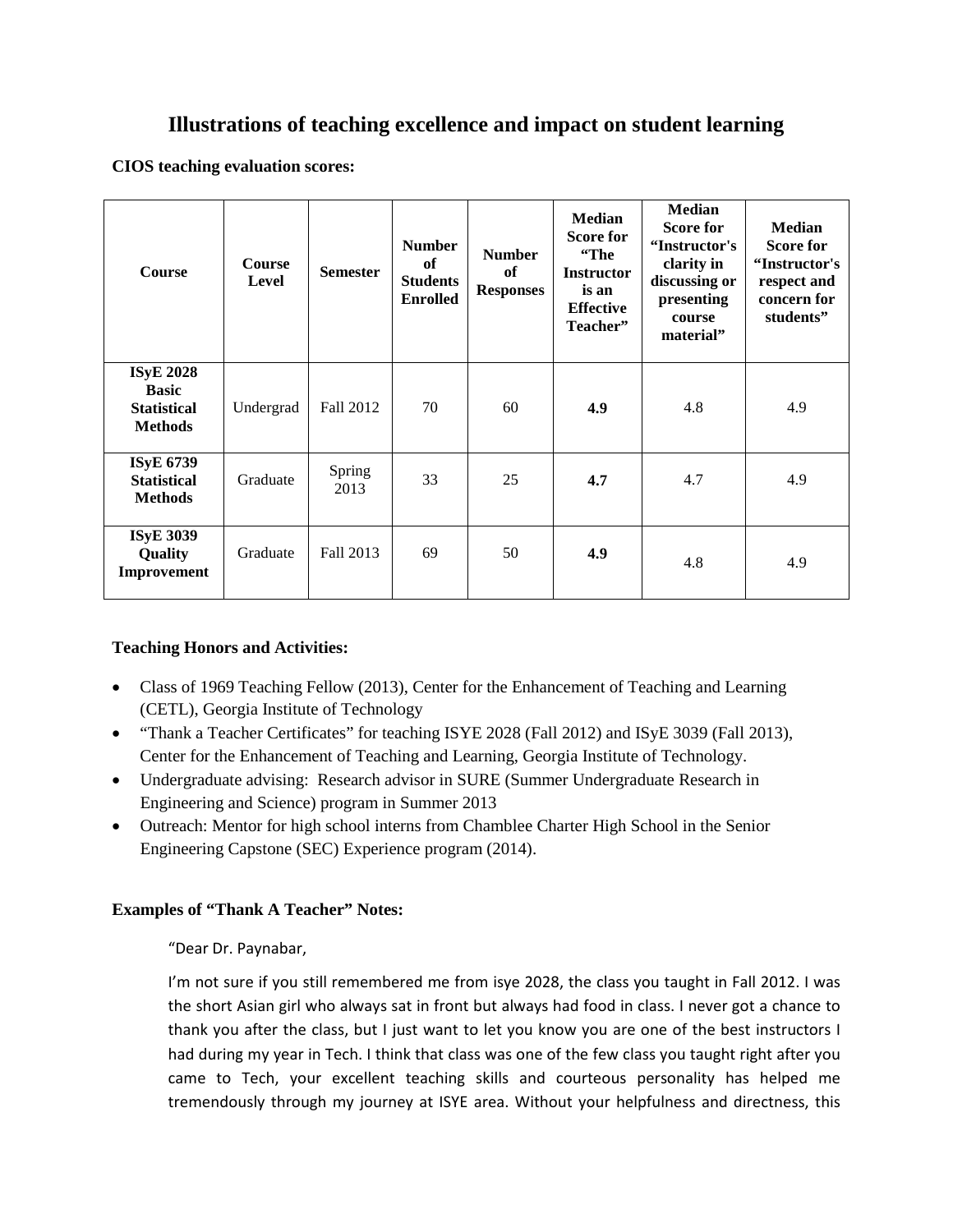subject would have been more challenging. I also knew some students they changed major due to a bad 2028 instructor, made them lose interest on this field. I appreciate you being stern and letting me know what I am doing wrong along with giving my ways I can correct my mistakes. It is comforting to know what whenever I have a question you answer right away, which you know is all the time. I have learned so much from 2028 and really built a solid based from that class. Thank you for being a remarkable teacher and I am very grateful to have you as a teacher. Sincerely,

Miki"

#### "Dr. Paynabar

Thank you for your exemplary job in teaching ISYE 3039 this semester. I really learned much in this course and am excited to apply the principles in an upcoming internship. I liked how organized you were in your lecture notes, and that you uploaded the notes before lecture. You explained the concept with much clarity especially the more "difficult" parts (i.e. finding type I error for MA chart). The group activity we did in class were also of value. I especially liked the activity that allowed us to "differentiate" a c-chart versus a u-chart. Most importantly though, you are very approachable. During the numerous times I went to your office hours, I was appreciative of your patience and how you answered our questions about the topic. I am one of the fortunate student to have taken you for both ISYE 2028 & 3039, and I just want to state that you are one of the best professors I have had so far during my 4 years at Tech. keep up your stellar job teaching. Through just those 2 courses I have taken from you already, I feel inspired and excited in a career as an industrial engineer."

"Professor Paynabar you were a great professor, helpful person, and very clear in your teaching style. Thanks for the great semester!"

"Thank you so much for being such a great teacher! Being a great teacher is more than just teaching the material to where everyone can learn and perform well on tests. You have far exceeded that! Your energy (especially for an 8 am course) is what makes students learn attentively, and your charisma makes the class willing to ask questions and come to office hours. I am blessed to have learned the key concepts of industrial engineering from you, and you really make a lot of students proud to have said they were able to learn from such a classy professor."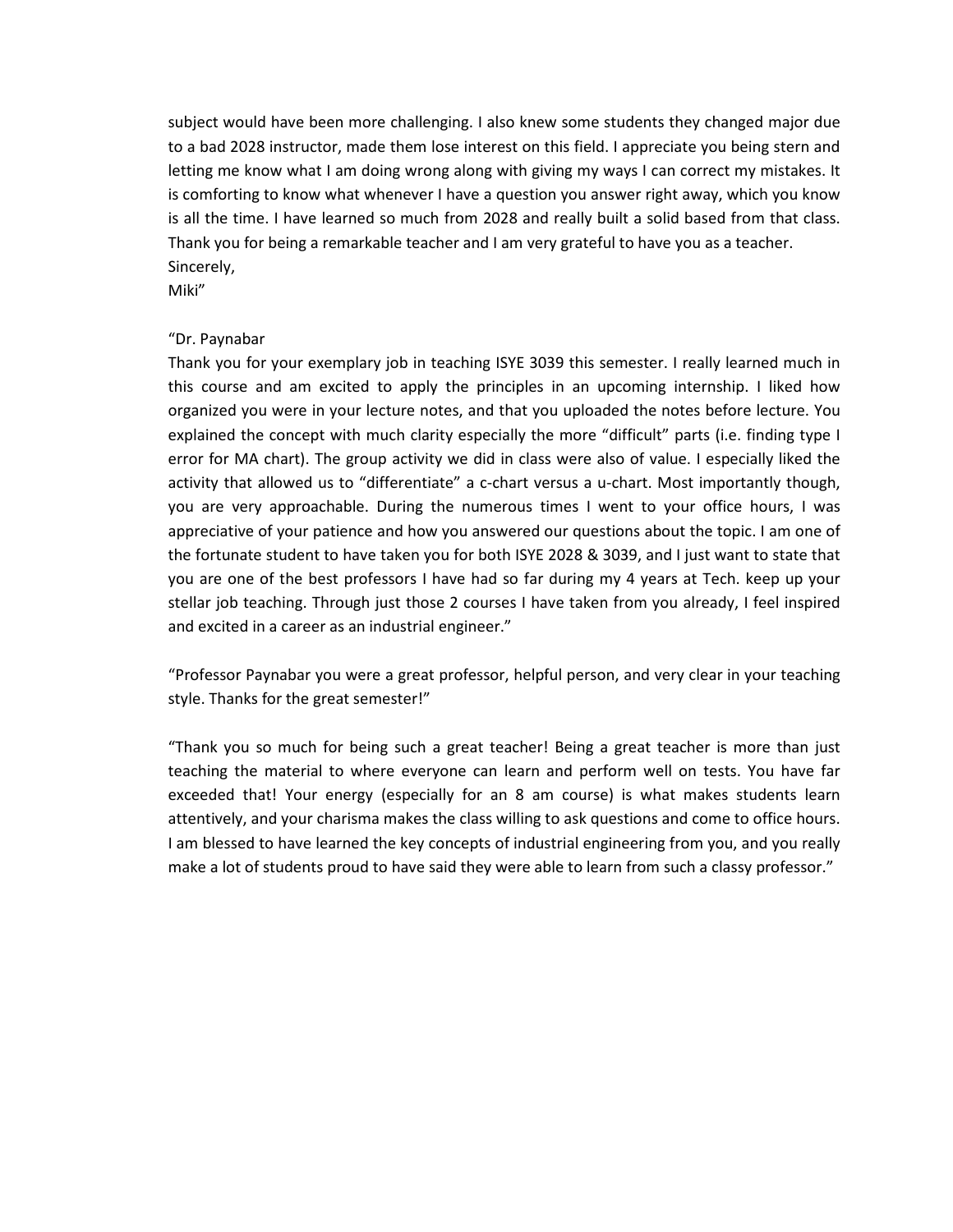To whom it may concern,

I am very pleased to have the privilege of supporting Prof. Kamran Paynabar for CETL/BP Junior Faculty Teaching Excellence Award. I have reviewed the selection criteria, which I believe, Prof. Paynabar has ably fulfilled. He was my instructor for ISyE 2028 in the fall of 2012 and has been giving me valuable advice outside of class ever since.

Without a doubt Dr. Paynabar is first rate professor with an unparalleled intellect and more importantly, a genuine and profound love for teaching. As a student of his ISyE 2028 class, I was thrilled to learn so much more than what was required by the syllabus. He exposes us to challenging material that stimulated analytical skills; he creates a provocative environment where discussions arise; besides, he is always approachable and patient with any inquisitive minds. I remember going to his office hours and having all my questions explained in detail. I am truly thankful for what I have learned in that class and having him as my teacher.

Besides being an excellent teacher, Prof. Paynabar is a mentor that pushes me to reach my full potential as a student. Over the past two years, he has never ceased to offer me mental support and professional advice. Last semester, I participated in an SCPC event called "Take a Professor to Lunch" and invited Prof. Paynabar. Despite his busy schedule, he agreed to share with me his professional experience in the field of industrial engineering over lunch. When he learned that I was actively looking for a full time job after graduation, he offered me critical advice on how to succeed in the job market, based on his job search experience after grad school. In addition, he encouraged me to visit his office hours for academic guidance even though I was no longer a student of his class. To me, he is definitely more than a teacher. I really appreciate his mentorship.

In conclusion, I fully support Prof. Paynabar for CETL/BP Junior Faculty Teaching Excellence Award. On the basis of his teaching and educational outreach to students, Prof. Paynabar demonstrated characteristics that will qualify him for this award. He has a positive impact on my undergraduate studies and I appreciate your efforts in considering this proposal.

Your

In to

Pinlu (Fiona) Tao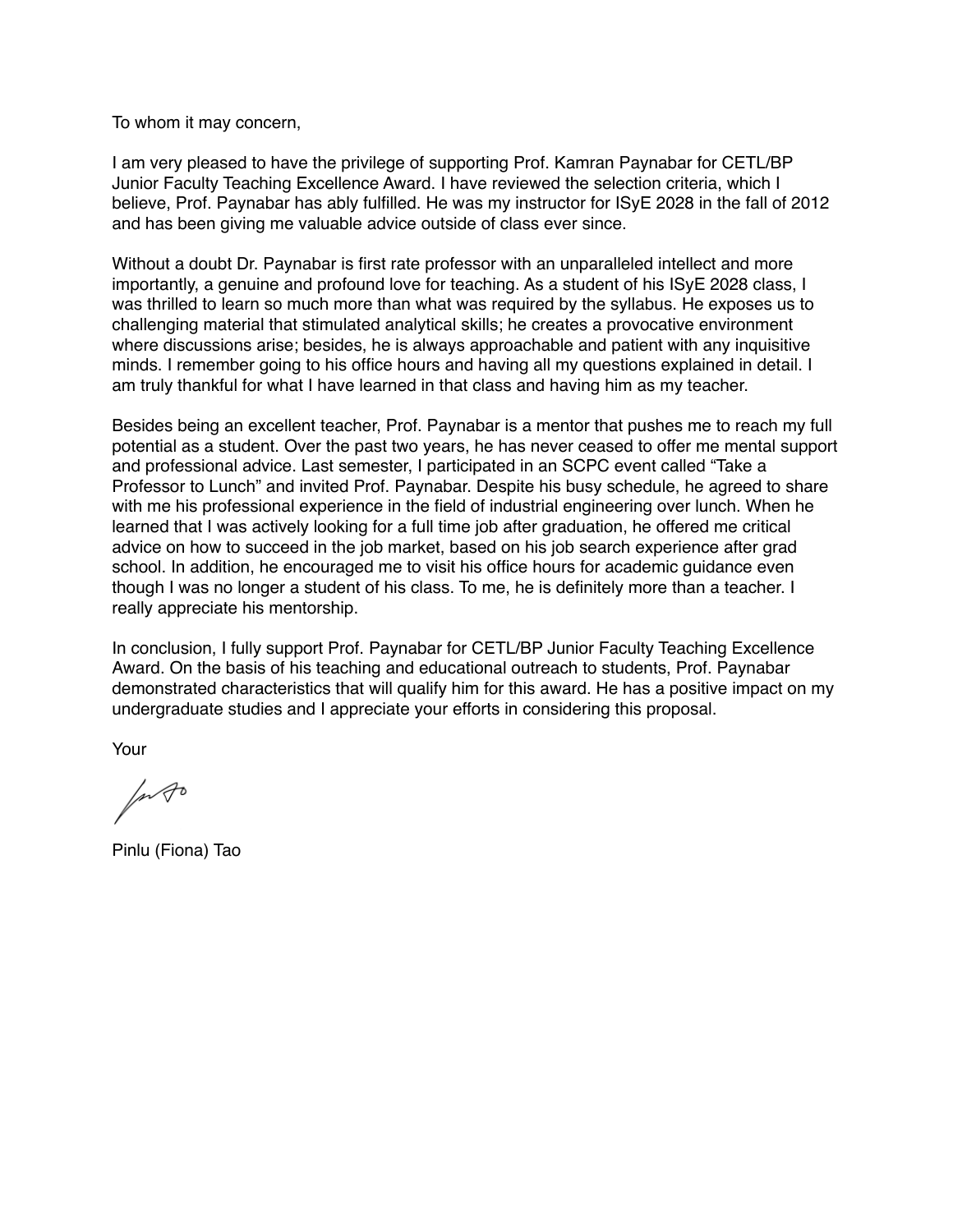## *January 19, 2014*

Dear CETL/BP Junior Faculty Teaching Excellence Award Committee:

I am a fourth year Industrial Engineering degree candidate and it is with great pleasure that I have taken two courses with Dr. Paynabar: IYSE 2028 (Basic Statistical Methods) and ISYE 3039 (Methods of Quality Improvement). As I will be graduating soon and have been through a large majority of my coursework, it may be safe for me to state that Dr. Paynabar was by far the best Professor I have had while at Tech. Three reasons why I make this statement stems from Dr. Paynabar's teaching clarity, his willingness to help all students, and his education innovation.

In both ISYE 2028 and ISYE 3039, Dr. Paynabar was always very prepared for his lectures; therefore each class period was valuable. Dr. Paynabar was very dependable in uploading PowerPoint notes before class, therefore allowing students to have a template to write on. Furthermore while teaching, Dr. Paynabar wouldn't just state the concepts clearly, but would consistently ask the class if they had any questions. Most of the time, since he explained it so clearly, the class wouldn't have any, so Dr. Paynabar would ask us questions. His questions really made us think, but ensured that we understood the material.

An example of Dr. Paynabar's willingness to help all students may be demonstrated in the group assignments that we did in class. The group assignments were not only a good way to test our understanding, but it also allowed students to talk and learn amongst each other. Since I was one of the stronger students in the class, Dr. Paynabar would have me pair up with other students who didn't understand the material as well. Furthermore, I attended Dr. Paynabar's office hours weekly and he was very patient to the group of students there. I remember a couple instances when a student would come to office hours and make it entirely focused on him/her. Dr. Paynabar would calmly answer his/her questions but also would be sure to involve all the students at his office hours by asking us if we had specific questions as well.

Both ISYE 2028 and ISYE 3039 were heavily focused on using equations, thus could get repetitious. Therefore it was a good idea for Dr. Paynabar to create group activities for us to do in class to reinforce the concepts. One such activity I remember occurred while we were learning about the error in the measurement system. Dr. Paynabar brought in a set of callipers and screws and through the activity of measuring the screws, we learned of the variance that arises due to humans not using the callipers accurately.

I will be doing an internship this upcoming summer in a manufacturing plant working on lean initiatives and quality improvement. I feel prepared for this endeavour all thanks to the foundations that Dr. Paynabar has provided me in this field. My most fond experience with Dr. Paynabar happened in the spring 2013 semester. It was a Friday at approximately 5PM and I was walking through the outside annex of the ISYE building when I bumped into Dr. Paynabar. We ended up speaking for over 1.5 hours since I had questions about possibly attending graduate school. To me, Dr. Paynabar was not only a great instructor, but I also see him as a mentor-one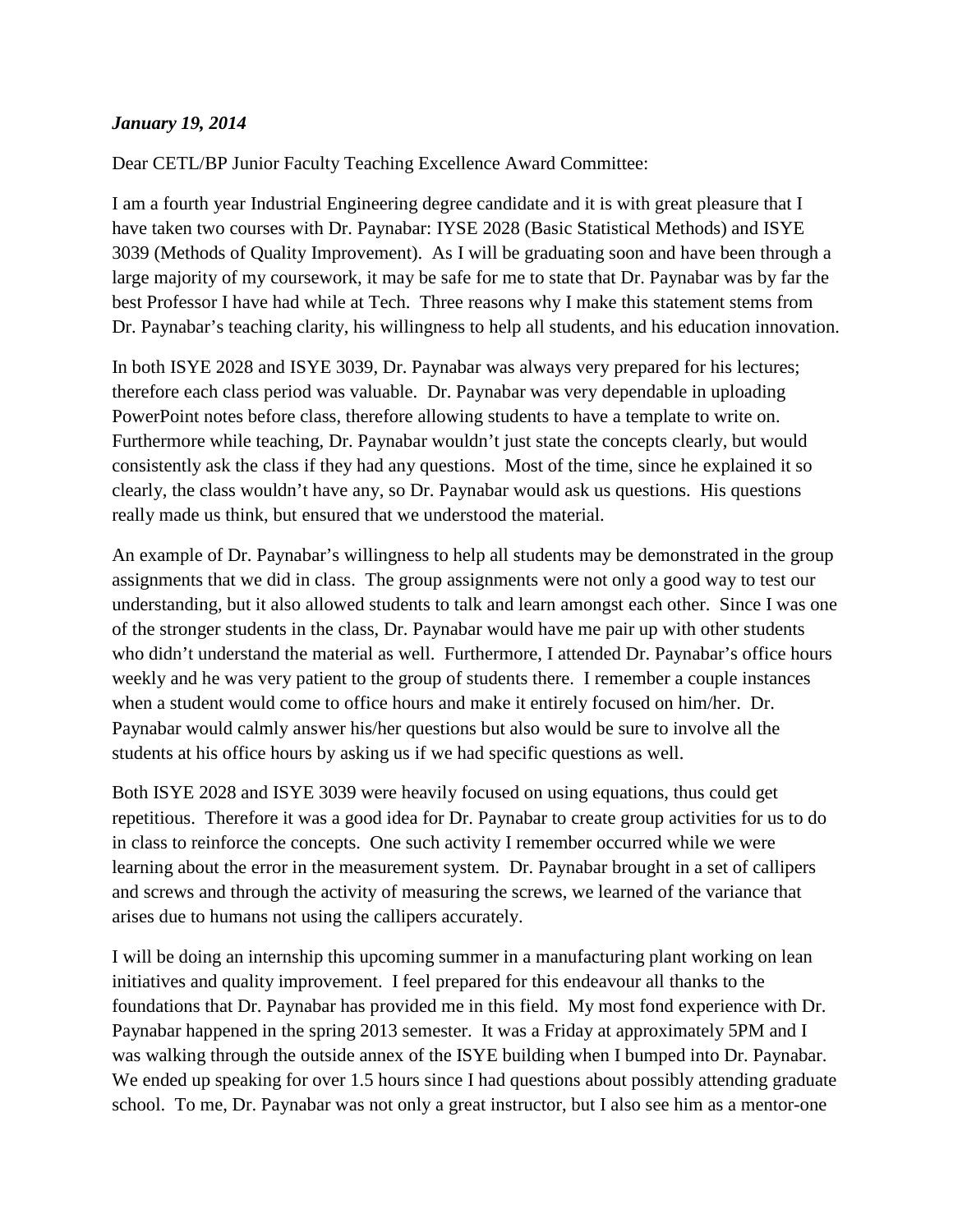who I feel comfortable with and trust about asking for career advice. Therefore I wholeheartedly support Dr. Paynabar in receiving this CETL/BP Junior Faculty Teaching Excellence Award.

Sincerely,

Dylan Buczek

**[dbuczek3@gatech.edu](mailto:dbuczek3@gatech.edu)**

Cell: (925) 348-5720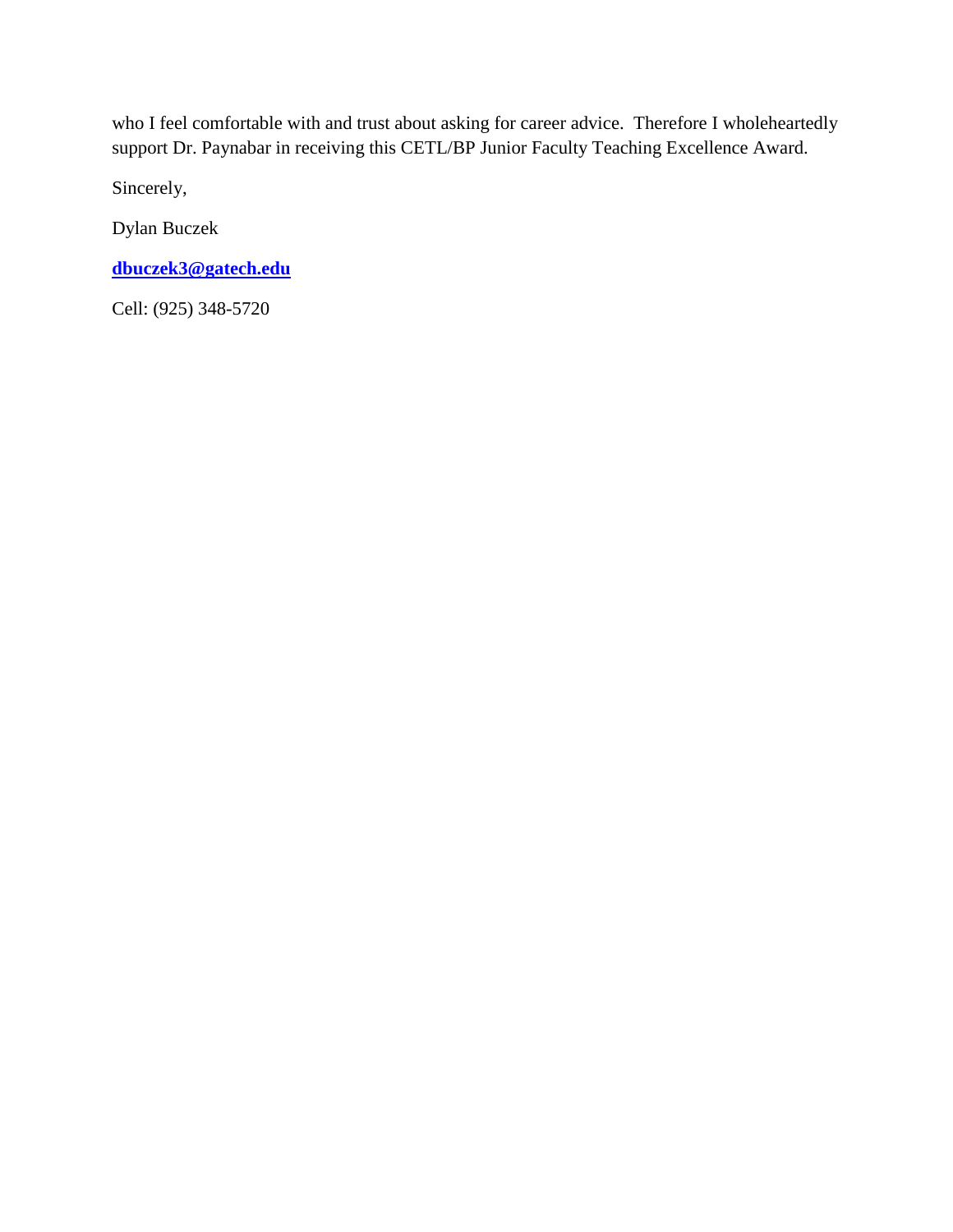To whom it may concern:

I had the privilege of working with Dr. Kamran in the summer of 2013. Dr. Kamran worked directly with me as Faculty Advisor during the SURE summer program, which is "a tenweek summer research program designed to attract qualified minority students into graduate school in the fields of engineering and science at Georgia Tech." He was patient, direct, and understanding, as well as experienced and knowledgeable in his field of study which he was happy and willing to share with others. Throughout this summer my research was about "Image-Based Process Monitoring Using CUSUM Charts." More about this research can be found at [http://www.sure.gatech.edu/projects.html.](http://www.sure.gatech.edu/projects.html) I had a great experience with him as he taught me more about how and why everything I have been learning at school can be applied to the real world. In addition to everything he taught me, he also became a friend. This is something that many professors do not have with their students, and it is something that I truly appreciated about Dr. Kamran – a professional relationship not only as student to professor, but also as student to mentor/friend. He was always willing to help and offer encouragement. There are other aspects that I greatly admired about Dr. Kamran. First, that he was a very organized person in every aspect, as well as a great communicator; both of which I observed during the summer program. Even after the 6 months of working with me are through, he still keeps up and makes sure that I am doing well. He has encouraged me a great deal in keeping up my hard work at Georgia Tech. I am more than honored to recommend him for the Junior Faculty Teaching Excellence Award. He is a great leader, teacher and listener. I honestly would not have thought of or considered continuing my education in grad school if it were not for him. The way he loves and enjoys his job has inspired me to go to grad school, not only to better myself, but also so that I can better the people around me, just like Dr. Kamran does. I want to be able to share my knowledge with the world while loving and enjoying my job, just like him. He has had a great impact on me as a student, and I believe he more than deserves this award. Feel free to contact me at anytime for any question you might have.

Sincerely,

Andres Martinez

Industrial *& Systems* Engineering, Georgia Institute of Technology undergraduate

Camilo11315@gatech.edu

### References

"Summer Undergraduate Research in Engineering/Science Program." *Summer Undergraduate Research*

*in Engineering/Science Program*. N.p., n.d. Web. 31 Jan. 2014.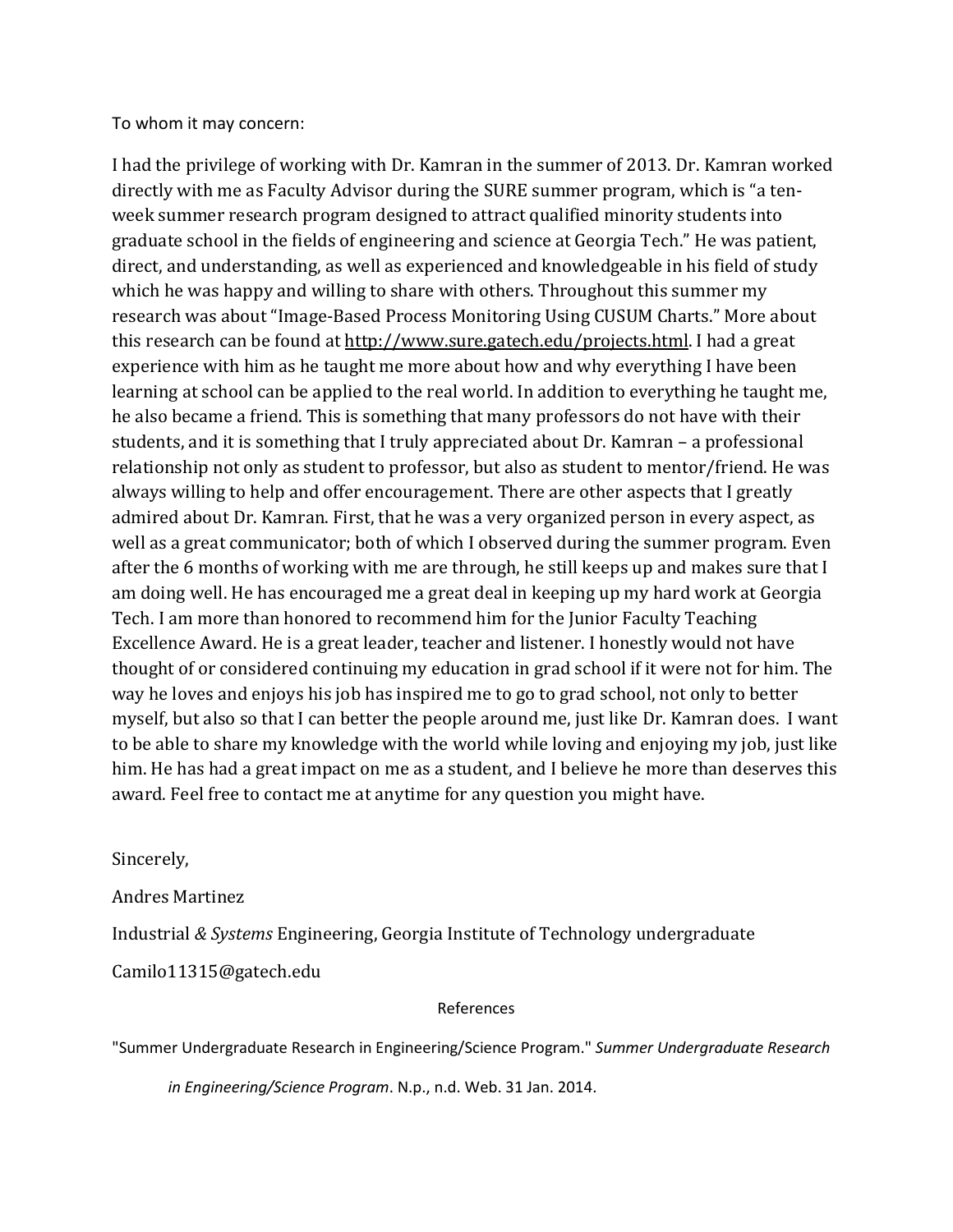

January 31, 2014

To Whom It May Concern:

This is a very strong letter of endorsement for Prof. Kamran (Kami) Paynabar, who is being nominated for the Georgia Tech CETL/BP Junior Faculty Teaching Award. Kami is an assistant professor in the School of ISyE. I have known Kami for about seven years, having first met him in 2006 when he visited me at Boğaziçi University in Istanbul, Turkey (where I was on leave). Kami subsequently went on to graduate school at Wayne State University, and then the University of Michigan, before taking his current academic position at Georgia Tech.

I am Kami's "teaching mentor" as part of a Class of 1969 Teaching Fellowship program in which Kami is participating. In that context, we have had frequent discussions on teaching techniques in and out of the classroom. Even back all of those years ago in Istanbul ― the very first time we met ― Kami and I talked about the life of an academic, and how one could best help students learn difficult material. Since coming to the U.S., Kami has certainly taken the responsibility of becoming a great teacher seriously.

Notably, Kami worked with Prof. Ken Chelst at Wayne State on Ken's landmark Project MINDSET, which brings operations research and industrial engineering into the high school curriculum. Kami has also participated as a research advisor in Georgia Tech's SURE (Summer Undergraduate Research in Engineering and Science) program. But perhaps most importantly, Kami has shown a clear and deep commitment to his students. I hear this all the time from the kids in my class who've taken Kami's courses in Intro Statistics (ISyE 2028) and Quality (ISyE 3039). In particular, I frequently observe Kami's office hours / recitations in the free space outside of my office, and it is obvious that the students tremendously enjoy interacting with him. These days, professors are rarely willing to put in as much time, effort, and care for the students as Kami does. He is calm, patient, kind, and easy-going; yet he expects excellent work, and the students really do seem to have gotten on board.

For all of these reasons, I feel that Kami has become an exceptional teacher and will continue to develop his gift for teaching in the future. Therefore, I am delighted to give Kami my strongest recommendation in support of his nomination for the Georgia Tech CETL/BP Junior Faculty Teaching Award.

Of course, if you need any additional information regarding this recommendation, please do not hesitate to get in touch with me.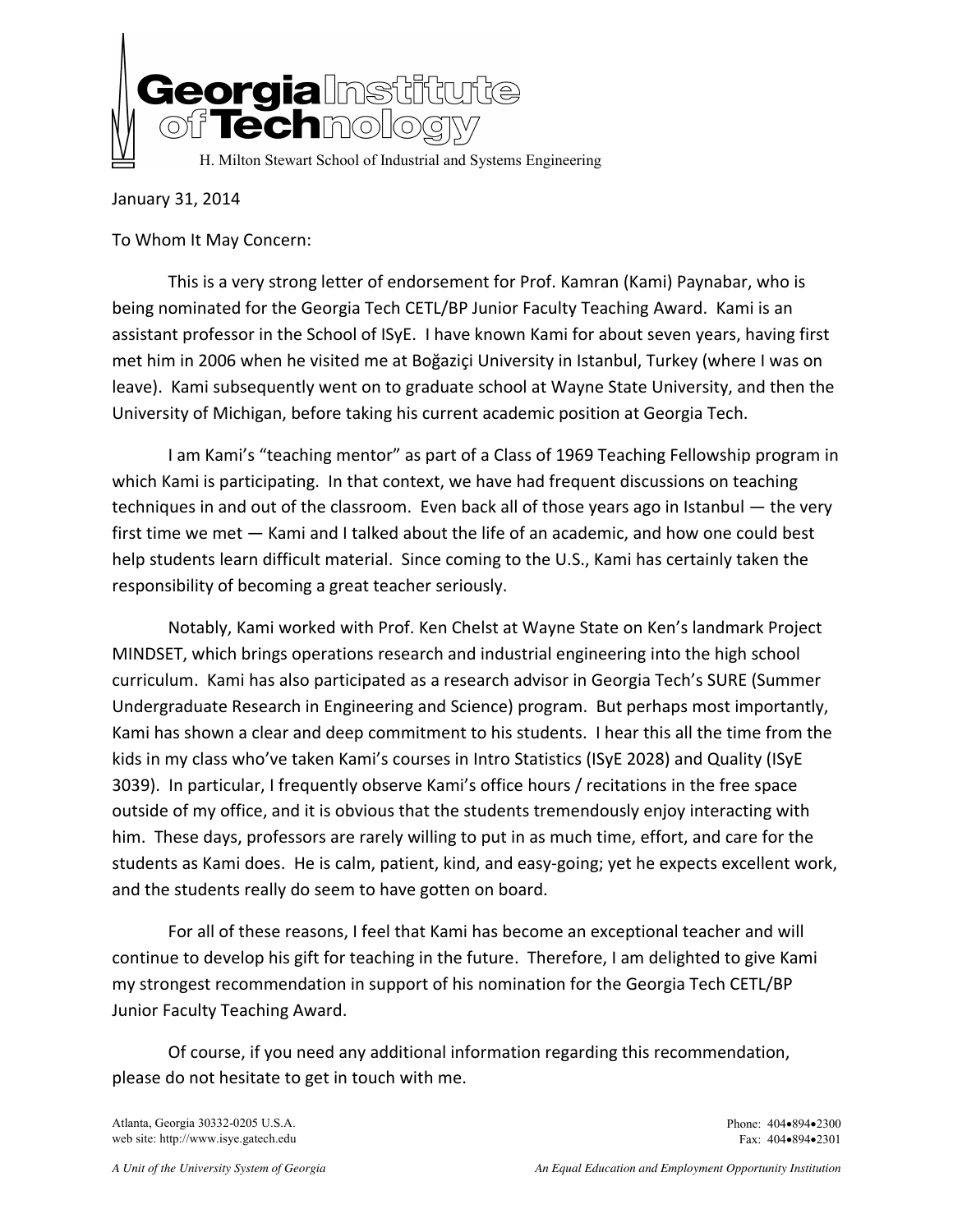

Sincerely,

David holdens

David Goldsman Professor (404)822-8949 (cell) sman@gatech.edu

Atlanta, Georgia 30332-0205 U.S.A. Phone: 404•894•2300 web site: http://www.isye.gatech.edu Fax: 404•894•2301 web site: http://www.isye.gatech.edu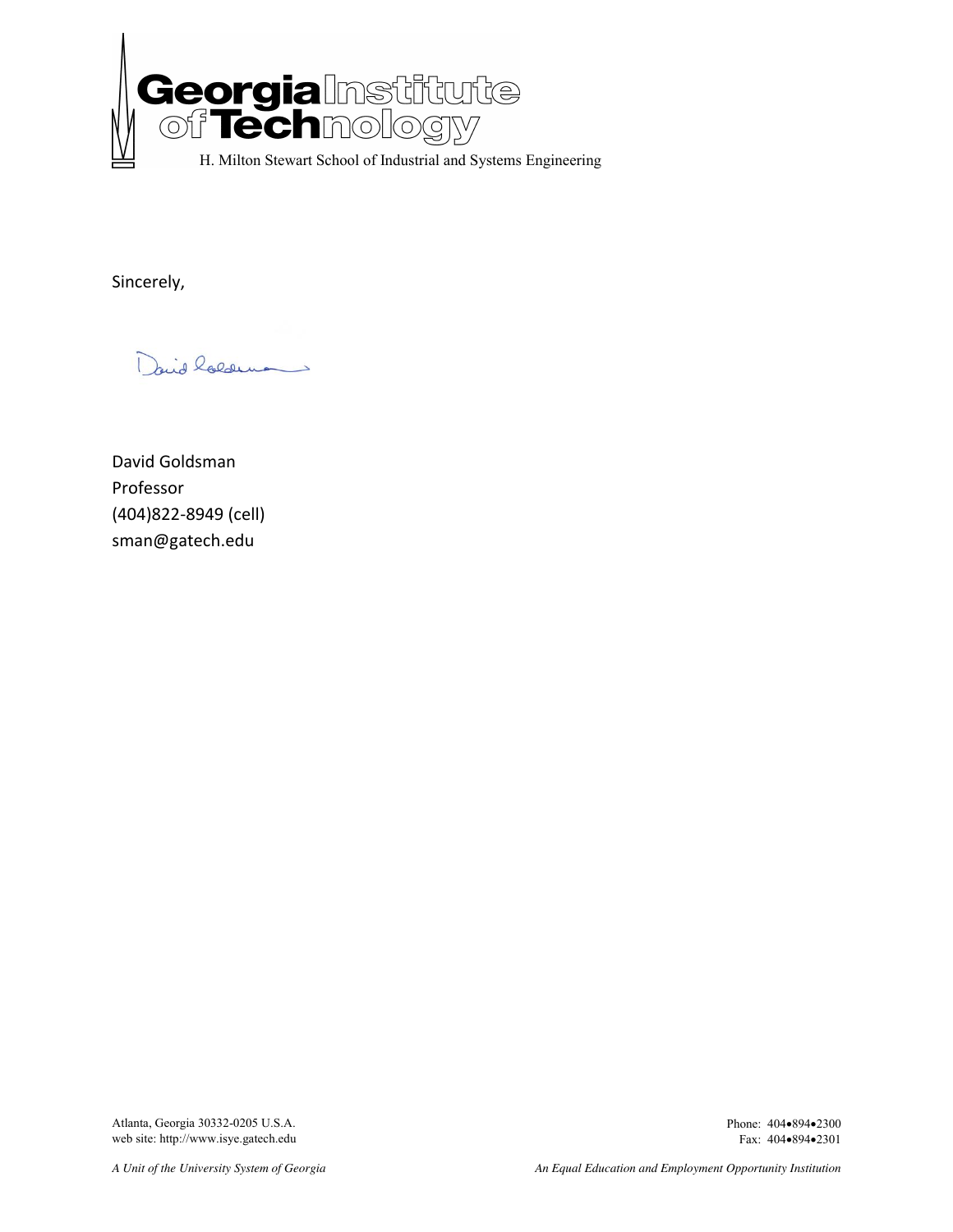#### Dear Award Committee:

I am writing this letter because I have been extremely fortunate to have had Dr. Kamran Paynabar as my professor for my ISYE 2028 and ISYE 3039 courses. Without any reservation, Kamran has been the most influential professor that I have had in my four years thus far at Tech. What sets Kamran apart from other professors is his ability to really connect with his students, and create an in-class atmosphere in which every student wants to learn the material NOT just to do well for an exam, but because Kamran makes us understand how it can help us in the "real-world." This can be evidenced in that classattendance was always near full-capacity. This is very hard for any professor to do, especially in a class that starts at 8AM! However, it honestly is because Kamran made our class exciting with his passion in the subject matter. Furthermore, Kamran created an in-class atmosphere where students actually felt encouraged to ask questions. No matter how stupid the question was, Kamran had a skill to not only answer that question, but also to make that person feel good about asking the question. This, nonetheless, made students more willing to ask questions and created a lively class environment where students enjoyed being in class.

Some of the methods that Kamran uses to connect with students are that he makes the class very interactive, and describes the content using examples that students relate to. Kamran will first teach us the main concepts. Then he will provide us applicable example problems that we typically spend 10 minutes working on in small groups, as Kamran rovers around to each group to check in to make sure we are truly learning the material. This method has been extremely effective in making sure every student understands the concepts of that day before leaving. Furthermore, by allowing students to teach each other it allows for the same concept to be repeated in different ways; thus, allowing for the information to be processed much easier. The best part of all is that if students in the group are unsure, then Kamran is always there ready to help. It really was an effective method of teaching to make sure that students can "apply" the content that Kamran just lectured us on. Working in groups allowed for students to be more interactive and develop a further understanding of the material. I really wish more classes can be taught like this, especially with the charismatic nature that Kamran teaches with.

Personally, Kamran has influenced me in more ways than just by being an amazing lecturer on course content. Yes, his ability to connect with students allows for us to better learn the material. However, in my two semesters of knowing Kamran, I personally have become more and more interested about Industrial Engineering. His passion in the field is contagious, and has really broadened my vision of industrial engineering. Kamran has helped me realize the importance of developing a cross-functional, holistic mindset in order to be of most value in industry. For this, I am extremely grateful that he has influenced my career in such a huge way. He has done this for more students than he may even realize. Kamran is more than just an excellent professor; he is a great role model that Georgia Tech students are very fortunate to learn from.

Regards,

Nick

Nicholas Buczek, **[nbuczek3@gatech.edu,](mailto:nbuczek3@gatech.edu)** Industrial Engineering '14, (925) 482-5709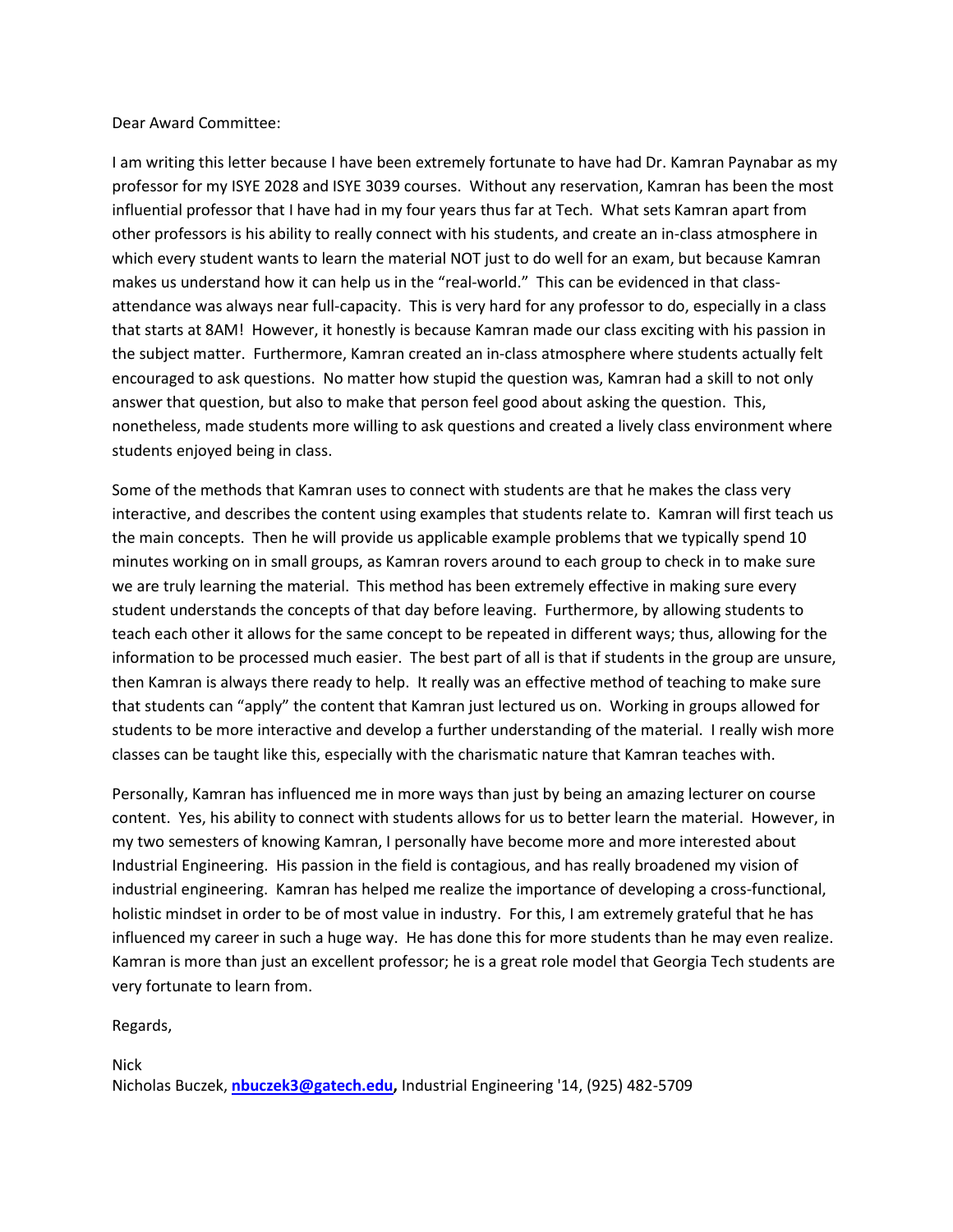January 22, 2014

To whom it may concern,

 I have known Professor Paynabar since he arrived at Georgia Tech in the Fall of 2012 when he was my professor for Basic Statistical Methods. This past semester, I took his Methods for Quality Improvement course. I have since come to know him very well over the past year and a half.

 When I first met Professor Paynabar, I had just switched over to ISyE from BME. I was unsure as to what field of study I wanted to pursue. I can easily say that Professor Paynabar's teaching methods and thorough knowledge of the material have since not only provided a very strong base of knowledge that has helped me in my coursework, but also instilled a passion for the material in me that has since confirmed my choice of Major.

 The way that Professor Paynabar teaches ensures that the class is constantly engaged during lectures. By providing the students a copy of the material and therefore reducing the need for frantic note taking, he enables the students to actively think and understand the material while it's being taught. He also constantly fields questions from the class, but if there is a lull, he facilitates critical thinking by proposing questions of his own. It is very evident that Professor Paynabar strives to be the best teacher he can. He constantly is open receiving for feedback on the course and his teaching methods and actively addresses any points the students make in order to not only better himself, but also to improve the learning experience of the students. I truly believe he has one of, if not, the best teaching methods I have experienced.

 One undervalued aspect of professors is their ability to interact with students outside of the classroom. Professor Paynabar excels in this aspect. He is very approachable and always makes time outside of class to provide not only answers about the course material, but his insight on many subjects through his various experiences.

 Since meeting Professor Paynabar, I can only think of the positive lasting impact he has made on me. He clearly exemplifies both teaching excellence and the ability to make positive impacts on the student in and outside of the classroom. It is therefore, that I thoroughly support the nomination of Professor Kamran Paynabar for the Georgia Tech CETL/BP Junior Faculty Teaching Award.

Sincerely, Tim Lin [tlin66@gatech.edu](mailto:tlin66@gatech.edu) (678)763-2604 Georgia Institute of Technology School of Industrial Systems and Engineering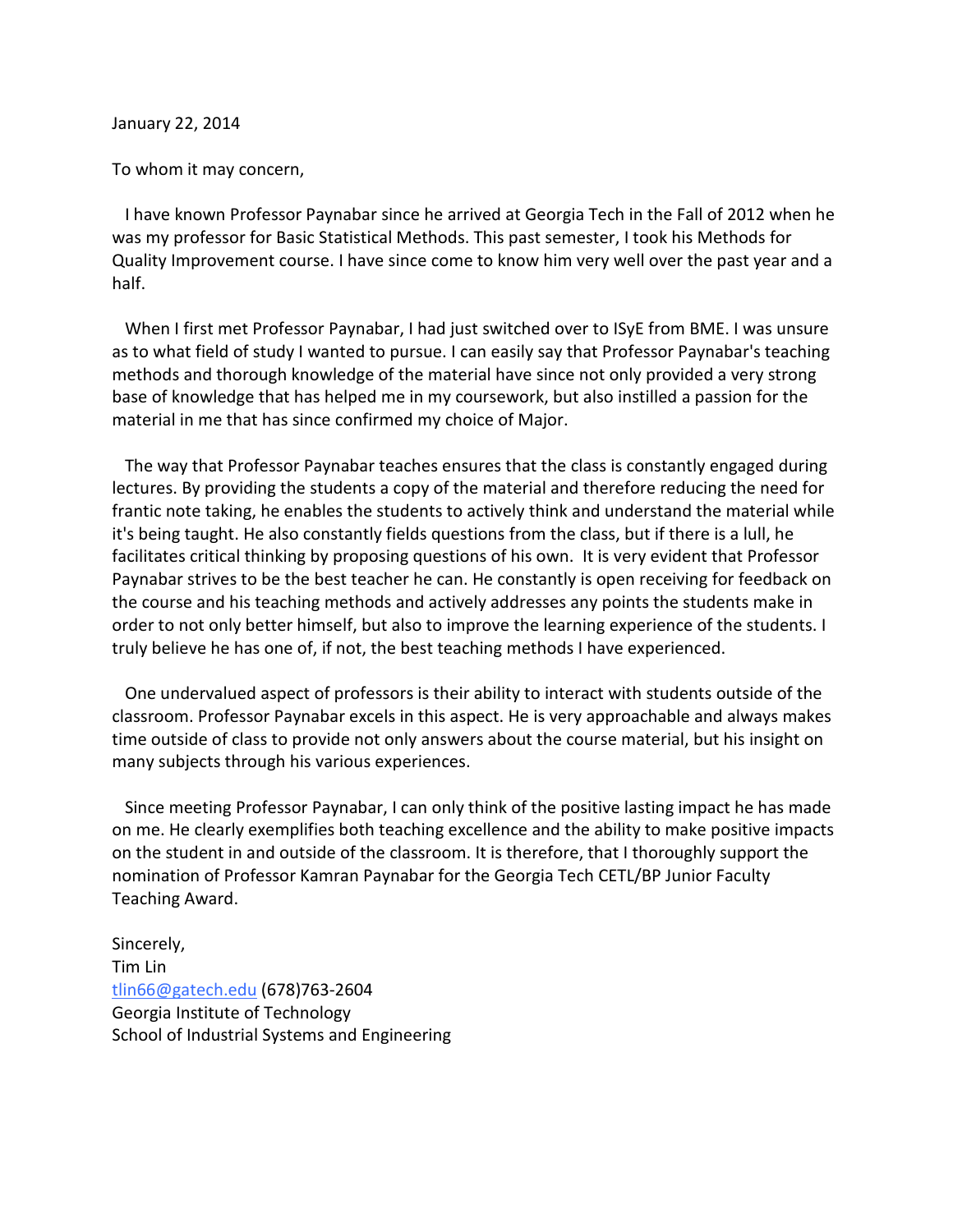

**Nagi Gebraeel** Associate Professor H. Milton Stewart School of Industrial and Systems Engineering Georgia Institute of Technology 765 Ferst Dr. NW Atlanta, GA 30332 Email[: nagi@isye.gatech.edu](mailto:nagi@isye.gatech.edu)

2/3/2014

Dear Esteemed Members of the CETL/BP Junior Faculty Teaching Excellence Award Committee:

I am writing this letter to express my strongest support for Prof. Kamran Paynabar's nomination for the CETL/BP Junior Faculty Teaching Excellence Award. Kamran is a tenure-track assistant professor in the School of Industrial and Systems Engineering at Georgia Tech. He joined the School of Industrial and Systems Engineering in Fall 2012, and since then he has taught two undergraduate courses including Basic Statistical Methods (an ISyE core course) and Statistical Methods for Quality Improvement (a core course for ISyE students in the Quality and Statistics concentration), and two graduate courses Statistical Methods (a service course for all Georgia Tech graduate programs) and Systems Monitoring and Prognostics a PhD core course in the System Informatics and Control focus area.

This semester, Kamran and I are co-teaching "Systems Monitoring and Prognostics". He is responsible for teaching the first half of the semester. I believe that I am in a very good position to evaluate his teaching since I attend the class regularly (as I will be taking over after Spring break). Originally, I used to teach this class alone, however, after talking with Kamran I decided to break the class into two modules. Kamran's rich knowledge in research related to system monitoring made this an excellent opportunity to enhance the class and provide students with an outstanding learning experience. The knowledge and material that Kamran brought to the class overshadowed a lot of original topics that I used to teach in this class. He brought a lot of new ideas and many cutting-edge research findings and experiences, and provided me with an opportunity that I could not pass. Consequently, I decided to modify the syllabus and keep only key topics from the original course, while dedicating the entire one-half of the course to Kamran.

As I mentioned, Kamran is responsible for teaching the first half of the course, which I attend on a regular basis. Consequently, I experience his interaction with the students, his teaching style, and his knowledge and level of command of the material that he teaches. I can very confidently state that Kamran is probably among the very few effective teachers that I have seen. He is very capable of conveying and explaining relatively complicated material with great ease and without compromising the depth of the content. He has a unique capability of reading his students and engaging them in the learning process.

Kamran is also a very effective instructor. This is evident from his level of preparedness, and the quality of the teaching materials that he uses during class. His slides are very thorough and he is constantly ready to address any question or doubts made by the students in a very effective manner. Having this ability requires putting in a lot of time a priori in preparing for class and anticipating student questions. Kamran's performance is a testament to that aspect of his teaching. As his colleague and fellow ISyE faculty, I know Kamran's broad